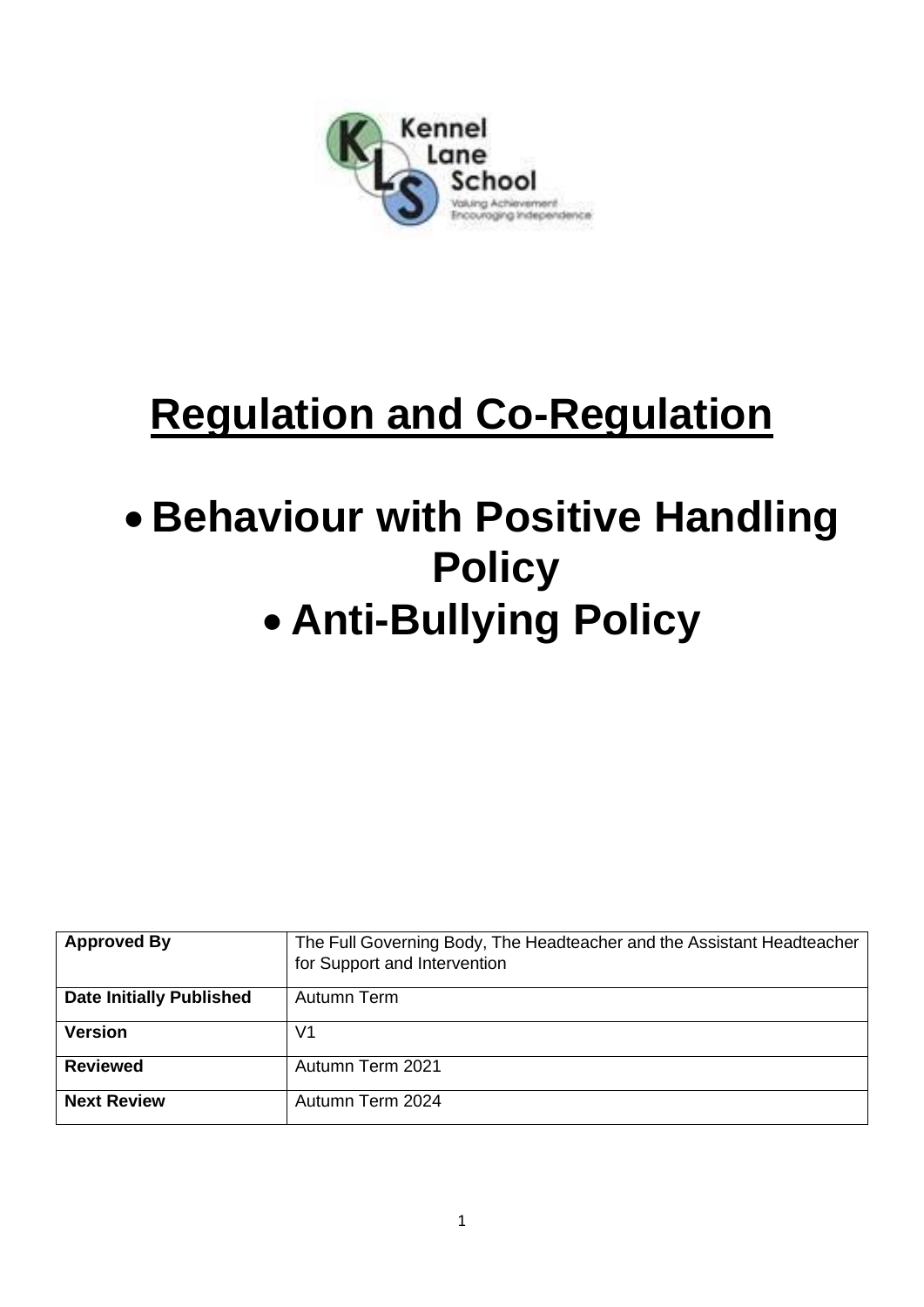# **Behaviour Policy**

## **Contents**

- 1. Policy Objectives
- 2. Key beliefs
- 3. Behaviour Principles
- 4. Legislation and Statutory Requirements
- 5. Definitions
- 6. Bullying
- 7. Roles and Responsibilities
- 8. Learner code of conduct
- 9. Rewards and motivators / Outcomes and Consequences
- 10. Behaviour Management
- 10.1 Quality Relationships
- 10.2 Classroom Management
- 10.3 Confiscation
- 10.4 Learner Support
- 11. Learner Transition
- 12. Training
- 13. Positive Handling
- Appendix Exclusion

## **1. Policy Objectives**

- Provide guidance to classroom teams, parents and carers, governors and other stakeholders on how to support our learners to self-regulate, manage their behaviour and feel safe and happy to learn.
- Provide a framework for our collective beliefs, understanding and insight into human behaviour as it relates to learners with complex learning needs at Kennel Lane School.
- Provide a holistic, whole person, inclusive model for our understanding of self-regulation and behavioural needs based on the six principles of Nurture.
- Underpin our beliefs with evidence based practice and research.
- Define what is self-regulation and positive behaviour.
- Outline how our classrooms ensure effective communication and behaviour.
- Summarise the roles and responsibilities of different people in the school community with regards to behaviour management.
- Outline our management of bullying, exclusions and exceptional behavioural needs.

## **2. Key Beliefs**

- At Kennel Lane School we believe that:
- Our learners want to behave well.
- Behaviour is a means of communication we must ensure all learners are supported to communicate their needs safely and appropriately, using their preferred communication systems.
- With the right support, learners can learn to self-regulate and manage their own behaviour.
- Mistakes are part of the learning process and all of our learners are at different stages of the developmental process.
- All of our learners have learning difficulties and other complex needs which impact on how they learn to self-regulate, manage their behaviour and engage with their learning.
- We use the six principles of Nurture as part of our classroom practice.
- Teachers and class teams understand why our learners become dysregulated and reflect on how/why it impacts on their behaviour.
- We work collaboratively with our learners, their parents/carers and other professionals to develop strategies as part of the Personal Strategy Plan to support them to self-regulate and manage their behaviour in all contexts in a positive manner.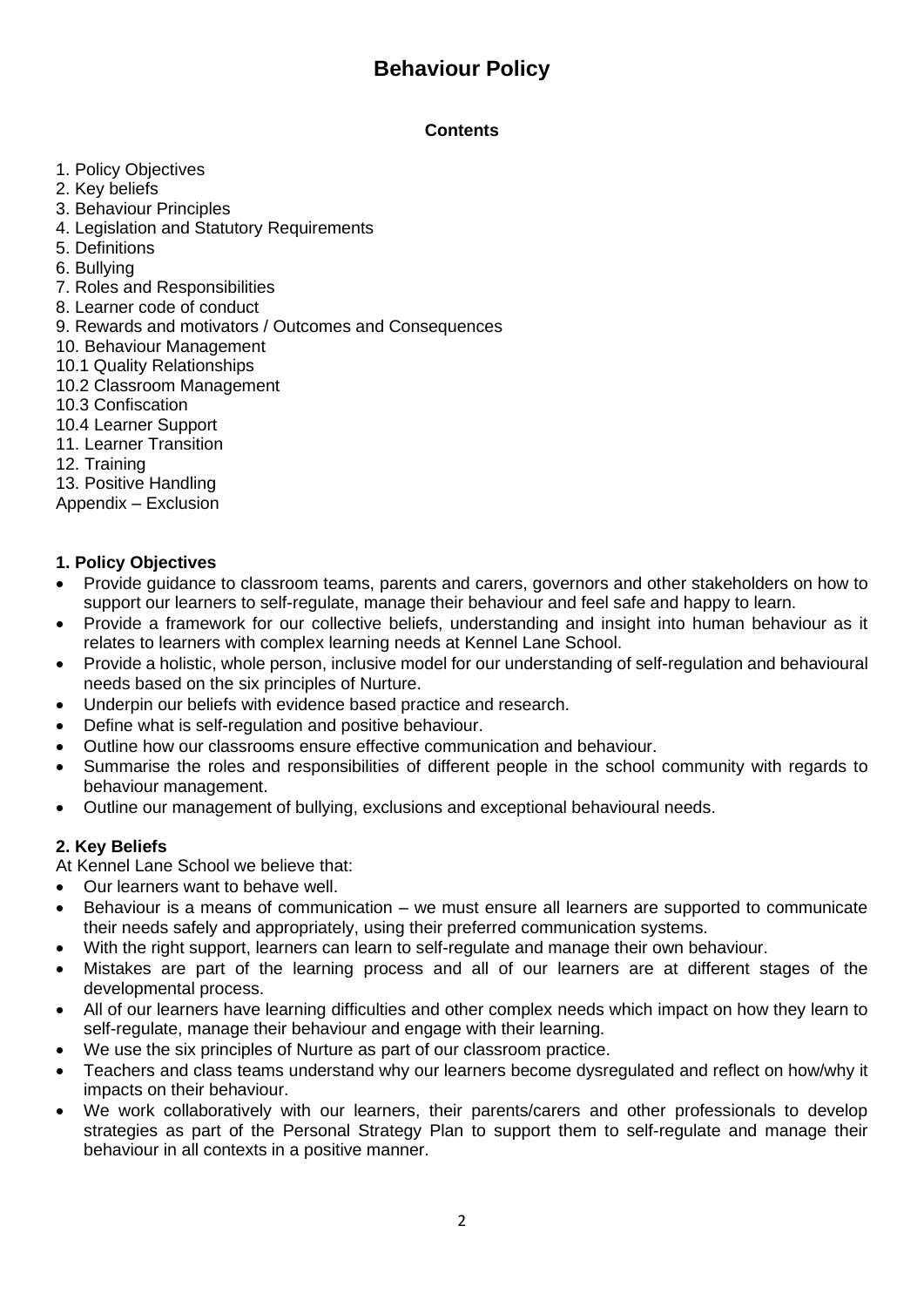## **3. Behaviour Principles**

- Every learner has the right to feel safe, valued and respected, and learn free from the disruption of others.
- All learners, colleagues and visitors are free from any form of discrimination.
- Colleagues and volunteers set an excellent example to learners at all times.
- Behaviour is a form of communication and often expresses how a learner is feeling. Consideration must be given to sensory and emotional needs in order to understand the function of the behaviour.
- Rewards and Motivators / Outcomes and Consequences for actions are used consistently by colleagues, however, these might not be the same for each learner.
- The use of reasonable force is a last resort; reasonable, proportionate and absolutely necessary.
- The Behaviour Policy is understood by learners (where possible), colleagues and carers and parents.
- Learners are supported to take responsibility for their actions.
- Support interventions are personalised, well informed and planned according to the needs of each individual following careful observations, information gathering and data analysis.
- Good relationships between the school and the learners' families are fostered to ensure effective support interventions.
- Exclusions will only be used as a last resort, and processes involved in permanent and fixed-term exclusions will be followed.

## **4. Legislation and statutory requirements**

This policy is based on advice from the Department for Education (DfE) on:

- Behaviour and discipline in schools
- Searching, screening and confiscation at school
- The Equality Act 2010
- Use of reasonable force in schools
- Supporting learners with medical conditions at school
- Special Educational Needs and Disability (SEND) Code of Practice.
- In addition, this policy is based on:
	- o Section 175 of the Education Act 2002, which outlines a school's duty to safeguard and promote the welfare of its learners.
	- o Sections 88-94 of the Education and Inspections Act 2006, which require schools to regulate learners' behaviour and publish a Behaviour Policy and written statement of behaviour principles, and give schools the authority to confiscate learners' property
	- o DfE guidance explaining that maintained schools should publish their Behaviour Policy online

## **5. Definitions**

*Unsafe behaviour* is defined as:

- Any form of bullying
- Sexual assault, which is any unwanted sexual behaviour that causes humiliation, pain, fear or intimidation
- Vandalism
- **Theft**
- **Fighting**
- **Smoking**
- Racist, sexist, homophobic or discriminatory behaviour
- Possession of any prohibited items.

## **6. Bullying**

*Bullying* is defined as the repetitive, intentional harming of one person or group by another person or group, where the relationship involves an imbalance of power.

Bullying is, therefore:

- Deliberately hurtful
- Repeated, often over a period of time
- Difficult to defend against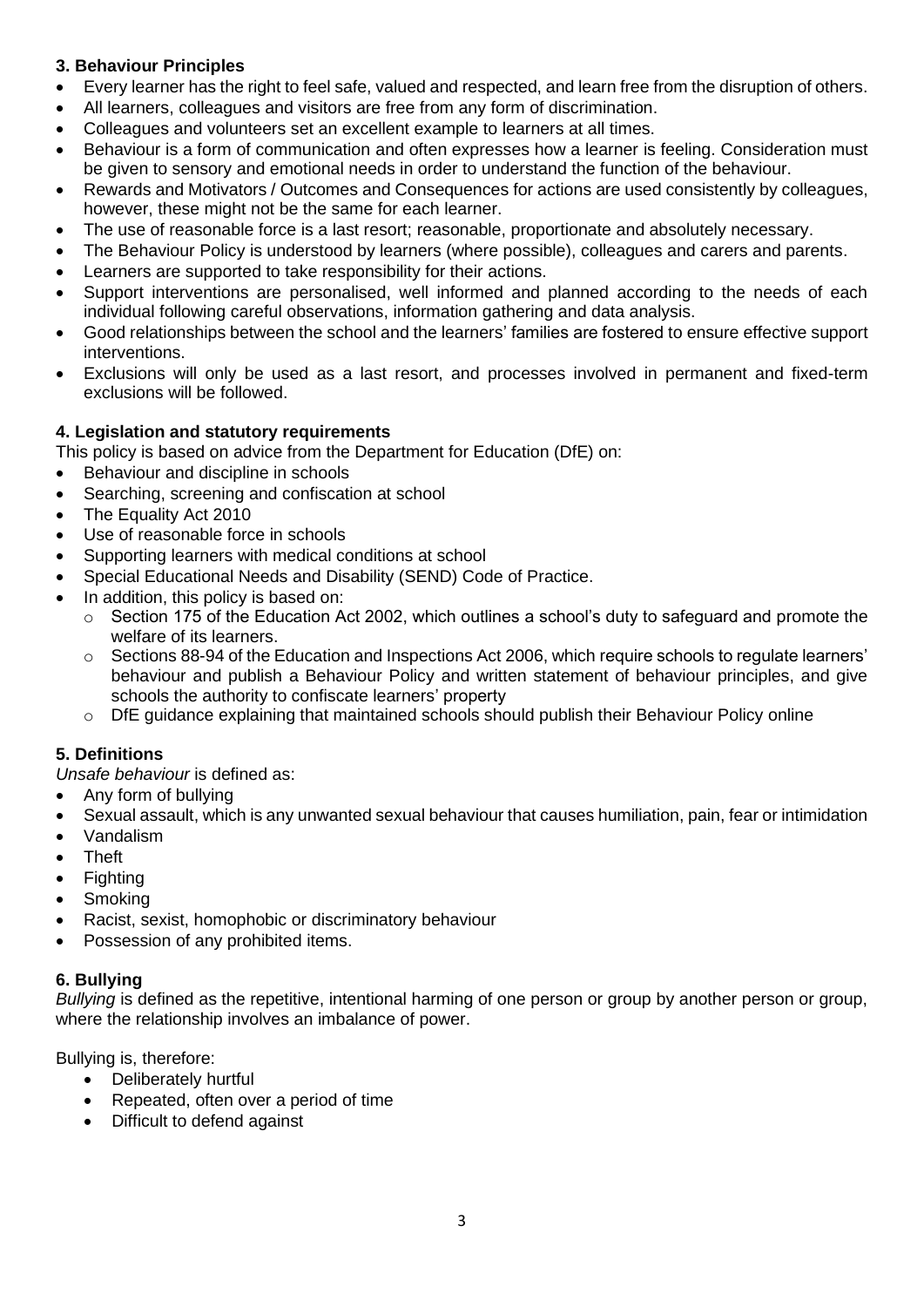Bullying can include:

| Type of bullying          | <b>Definition</b>                                                                                                                                                                   |
|---------------------------|-------------------------------------------------------------------------------------------------------------------------------------------------------------------------------------|
| Emotional                 | Being unfriendly, excluding, tormenting                                                                                                                                             |
| Physical                  | Hitting, kicking, pushing, taking another's belongings, any use of violence                                                                                                         |
| Racial                    | Racial taunts, graffiti, gestures                                                                                                                                                   |
| Sexual                    | Explicit sexual remarks, display of sexual material, sexual gestures,<br>unwanted physical attention, comments about sexual reputation or<br>performance, or inappropriate touching |
| Direct or indirect verbal | Name-calling, sarcasm, spreading rumours, teasing                                                                                                                                   |
| Cyber-bullying            | Bullying that takes place online, such as through social networking sites,<br>messaging apps or gaming sites                                                                        |

We will continue to provide a positive and emotionally literate environment based on mutual respect and selfadvocacy.

Colleagues and learners have a Code of Conduct which is accepted by all and displayed within classrooms.

Through the whole school curriculum and specific planned lessons e.g. PSHE /RSE and Nurture, learners will be taught about all aspects of difference and diversity (e.g. religion, ethnicity, gender and sexuality). They will be helped to understand the difference between banter and the effects of interactions that can hurt and threaten. Learners will be taught to understand their responsibilities towards others and how to recognise and respond to different bullying situations such as cyber-bullying, physical and psychological bullying.

Colleagues have a calm yet firm insistence on acceptable standards / expressions of behaviour towards others at all times. Challenging all forms of bullying or harassment and treating incidents of bullying as serious by following agreed strategies to prevent bullying or bringing incidences under control.

The modelling by colleagues and promotion of the rules of appropriate social behaviour.

In addition, colleagues promote the rules of appropriate social behaviour by keeping good communication links with carers and parents to establish the rights and respect of their own children, other learners and colleagues.

## **7. Roles and responsibilities**

## *7.1 The Governing Body*

The Governing Body will also review this Behaviour Policy in conjunction with the Headteacher and the Assistant Headteacher for Support and Intervention and monitor the policy's effectiveness, holding the Headteacher and Assistant Headteacher for Support and Intervention to account for its implementation.

## *7.2 The Headteacher and the Assistant Headteacher for Support and Intervention*

The Headteacher and the Assistant Headteacher for Support and Intervention is responsible for reviewing this Behaviour Policy in conjunction with the Governing Body.

The Headteacher and the Assistant Headteacher for Support and Intervention will also approve this policy. The Headteacher and the Assistant Headteacher for Support and Intervention will ensure that the school environment encourages positive behaviour and that colleagues deal effectively with behaviour, and will monitor how colleagues implement this policy to ensure rewards and motivators/outcomes and consequences are applied consistently.

## *7.3 Colleagues*

Colleagues are responsible for:

- Implementing the Behaviour Policy consistently
- Modelling positive behaviour
- Providing a personalised approach to the specific behavioural needs of particular learners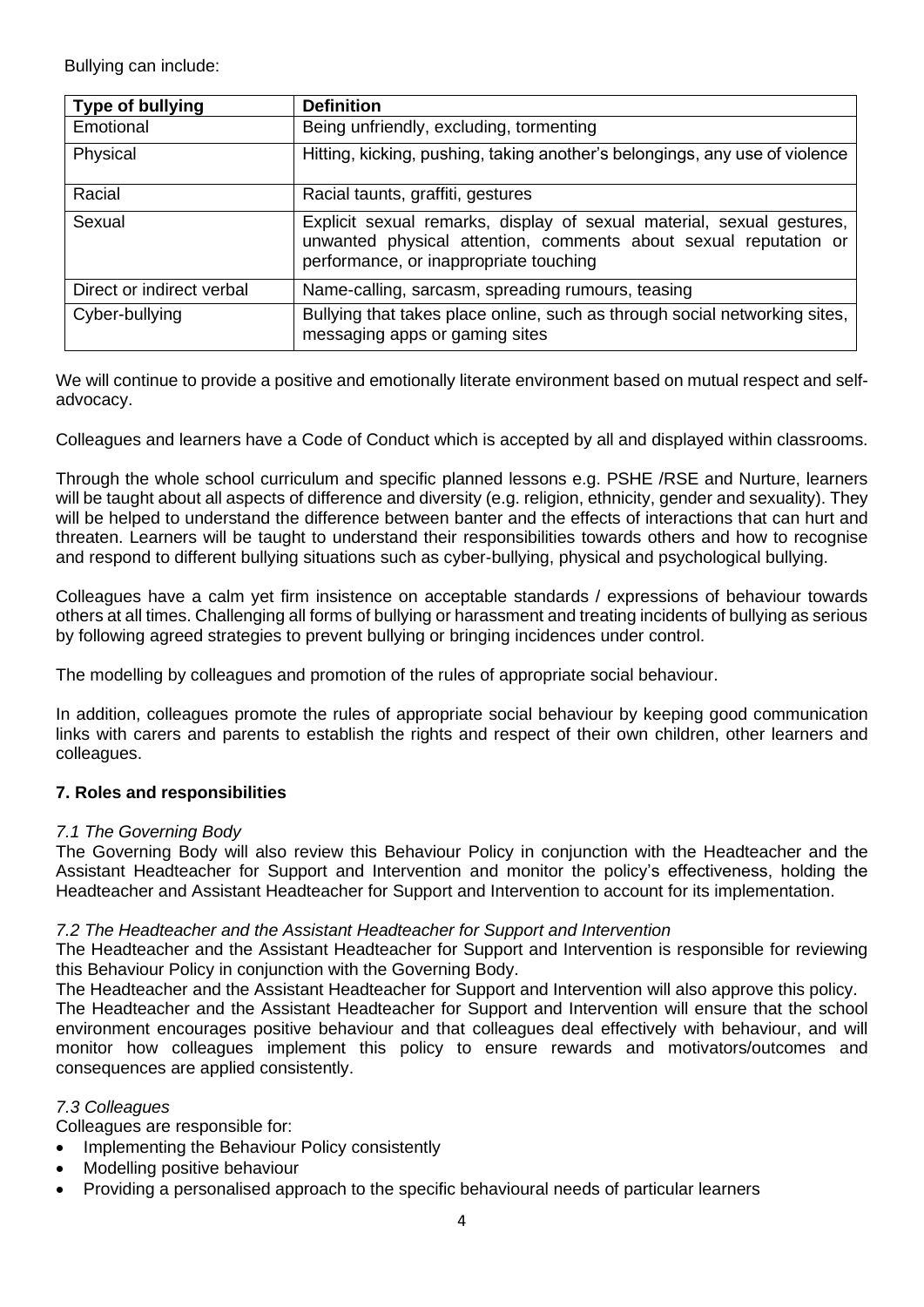- Recording behaviour incidents
- Including the six Nurture principles within their practice, an understanding of Adverse Childhood Experiences (ACES), de-escalation skills and the importance of relationships.

The Senior Leadership Team, the Support and Intervention Team and the Total Communication Team will support colleagues in developing skills to manage behaviour through the Nurture approach, understanding of behaviour as a language and being trauma informed.

## **7.4 Carers and Parents**

Carers and Parents are expected to:

- Support their young person in adhering to the learner Code of Conduct.
- Inform the school of any changes in circumstances that may affect their young person's behaviour and wellbeing.
- Discuss any behavioural concerns with the Class Teacher, Class Team and or Extended Leadership Team promptly.

## **8. Learner Code of Conduct to support safe behaviour**

Code of Conduct:

- Developmentally appropriate and agreed with the class group.
- Communicated in a way that the learners can understand, including visual cues, objects of reference, social stories etc.
- Stated in the positive things we are going to do.
- Regularly referred to by the Class Team.
- Related to respect for self and others.
- Supportive of learning needs to look and listen, and prepare for learning.
- Wear the school uniform, as appropriate,
- Accept support or outcomes when given.

## **9. Rewards and Motivators/ Outcomes and Consequences**

## *9.1 List of rewards and outcomes or consequences*

Safe behaviour will be rewarded with:

- Praise
- Individual motivators
- Letters or phone calls home to carers and parents
- Special responsibilities/privileges

The school may use one or more of the following outcomes or consequences in response to unsafe behaviour:

- Verbal advice
- Time away to reflect on actions
- Individual timetable to support safe behaviour
- Referring the learner to a member of the Extended Leadership Team
- Letters or phone calls home to carers and parents
- Exclusion (as a last resort)

## **9.2 Off-site behaviour**

Consequences may be applied where a learner has displayed unsafe behaviours off-site when representing the school, such as on a school trip. Learners only access offsite trips and provisions with the correct support and when they are ready to safely do so.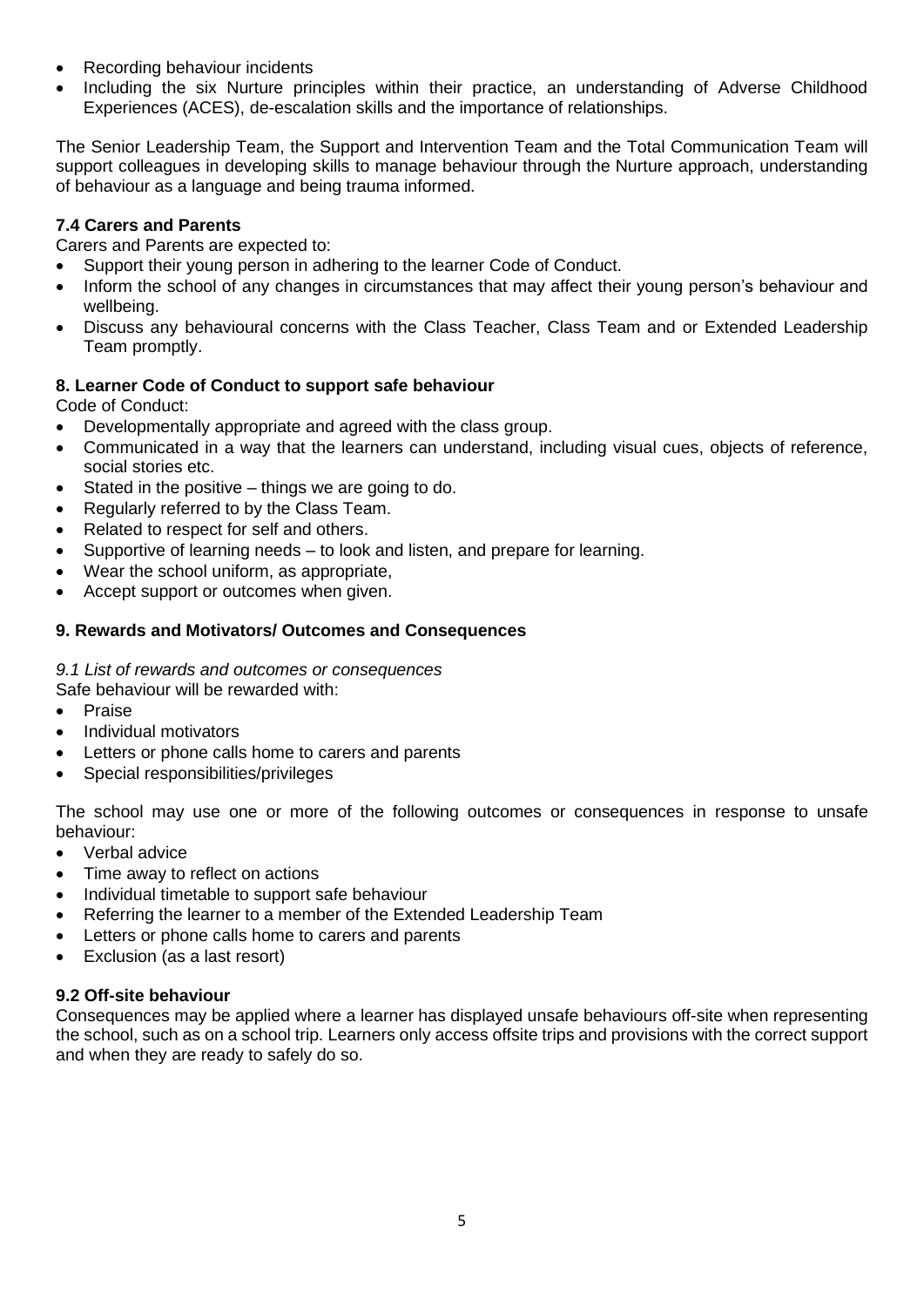## **10. Behaviour management**

## *10.1 Quality relationships with our learners*

Our relationships with learners are crucial to positive behaviour. Each colleague is a significant adult for our learners. To foster successful, enabling relationships with learners we need to:

- Actively build trust and rapport.
- We should have high expectations for all learners. When we demonstrate our belief in them, it supports them to succeed.
- Treat learners with dignity and respect at all times by communicating carefully and clearly in a way that is accessible to them and their current level of need.
- Adults should listen respectfully to the learner, and make a judgement about how/when to respond.
- Have fun with our learners and invest in our relationships.
- Consider the reason for the behaviours, it may be a symptom of something we need to identify and understand.
- Be consistent, reliable and predictable and follow through.
- Identify the strengths of the learner and build on them.
- Demonstrate emotionally intelligent behaviour at all times by naming and managing our own emotional reactions and seek help where and when needed.
- Quietly and firmly hold appropriate boundaries for learners.
- Seek support from wider professional networks to problem-solve behaviours that challenge.
- We are respectful of our learners and we do not speak about them over their heads or in front of other learners.
- We are non-judgemental about learners' life experiences or circumstances but we use behaviour data to inform our planning for them.

## *10.2 Classroom management*

Teaching and support colleagues are all responsible for setting the tone and context for positive behaviour within the classroom.

They will:

- Create and maintain a stimulating environment that encourages learners to engage in learning.
- Display the learner Code of Conduct or their own Classroom Rules.
- Develop a positive relationship with learners, which includes:
	- o Greeting learners in the morning and at the start of lessons.
	- $\circ$  Establishing clear routines display timetables.
	- $\circ$  Communicating expectations of behaviour through our Total Communication environment.
	- o Highlighting and promoting good behaviour praise the behaviours we want more of.
	- o Concluding the day positively and starting the next day afresh.
- Having a plan for dealing with learners who are likely to present challenging behaviours.
- Ensure all adults know the plans.
- Ensure all resources are prepared in advance.
- Differentiate.
- Record any unsafe behaviours on Sleuth for analysis and monitoring.
- Stay calm, positive and have fun.

## *10.3 Confiscation*

*Any prohibited items (listed in section 10.3) found in a learners' possession will be confiscated.* These items will not be returned to learners.

- Prohibited items are:
	- o Knives or weapons
	- o Alcohol
	- o Illegal drugs
	- o Stolen items
	- $\circ$  Tobacco and cigarette papers, including all smoking devices such as vapes
	- o Fireworks
	- o Pornographic images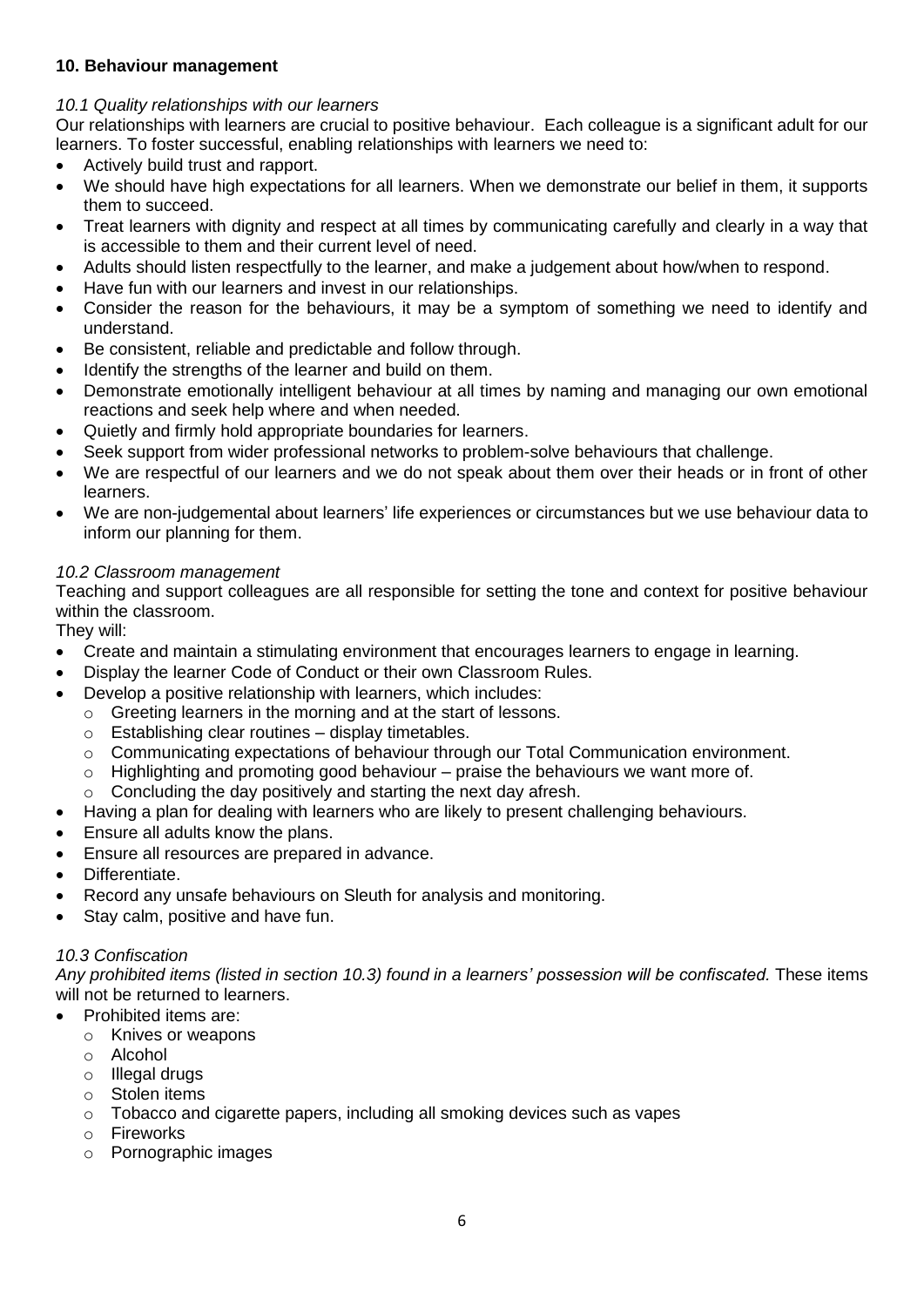$\circ$  Any article / item a colleague reasonably suspects has been, or is likely to be, used to commit an offence, or to cause personal injury to, or damage to the property of, any person (including the learner).

We will also confiscate any item which is harmful or detrimental to school discipline. These items will be returned to learners after discussion with a member or member of the Extended Leadership Team, carers and parents, if appropriate.

Searching and screening learners is conducted in line with the DfE's latest guidance on searching, screening and confiscation.

#### *10.4 Learner support*

Kennel Lane School recognises its legal duty under the Equality Act 2010 to prevent learners with a protected characteristic from being at a disadvantage. Consequently, our approach to behaviours that challenge may be differentiated to cater to the needs of individual learners.

The Support and Intervention team alongside members of the Extended Leadership Team (including our SENCO) and / or the Total Communication Team will evaluate, observe and discuss a learner who exhibits behaviours that challenge to determine whether they have any underlying needs that are not currently being met. Where necessary, support and advice will also be sought from specialist teachers, an educational psychologist, medical practitioners, CAMHS, and/or others, to identify or support specific needs. When acute needs are identified in a learner, we will liaise with external agencies and plan support programmes for that learner. We will work with carers and parents to create the plan and review it on a regular basis.

Learners requiring additional support for behaviours that challenge will have a Personal Support Plan (PSP) and/or a Risk Reduction Plan implemented.

#### **11.Learner transition**

To ensure a smooth transition to the next year, learners have transition sessions with their new teacher(s). In addition, colleagues hold transition meetings. Where applicable, learners may receive Social Stories to prepare and support them through the transition.

To ensure behaviour is continually monitored and the right support is in place, information related to learners' behaviours which challenge may be transferred to relevant colleagues at the start of the term or end of the academic year. Information on behaviours that challenge may also be shared with new settings for those learners transferring to other schools/settings or transitioning into Kennel Lane School by their current placement.

## **12. Training**

Our team at Kennel Lane School are provided with training on managing behaviour, including the proper use of restrictive physical interventions, as part of their induction process. All colleagues complete a 12 hour 'Team Teach' training course delivered by Kennel Lane Team Teach trainers. Team Teach accreditation is maintained via Refresher Training courses at least every 24 months. A colleague training log for Team Teach and Annual Team Teach Risk Assessments are maintained by the Support and Intervention team.

Behaviour management training also forms part of our continuing Professional Development.

## **13. Positive Handling**

*13.1* 

Positive Handling / Physical Interventions are used only within the philosophy of the school Behaviour Policy. There are several key documents that set out guidance on RPI and positive handling, these are listed in section 4 of the Behaviour Policy.

- We will work within the current guidelines and the law, with minimal use of physical intervention.
- A calm and considered approach is essential for the management of crisis situations.
- Colleagues should be Team Teach trained within 120 working days of starting and before being placed in situations of documented risk, without appropriate support.
- A proactive approach is essential. We should anticipate difficulties and have an awareness of risks / difficulties.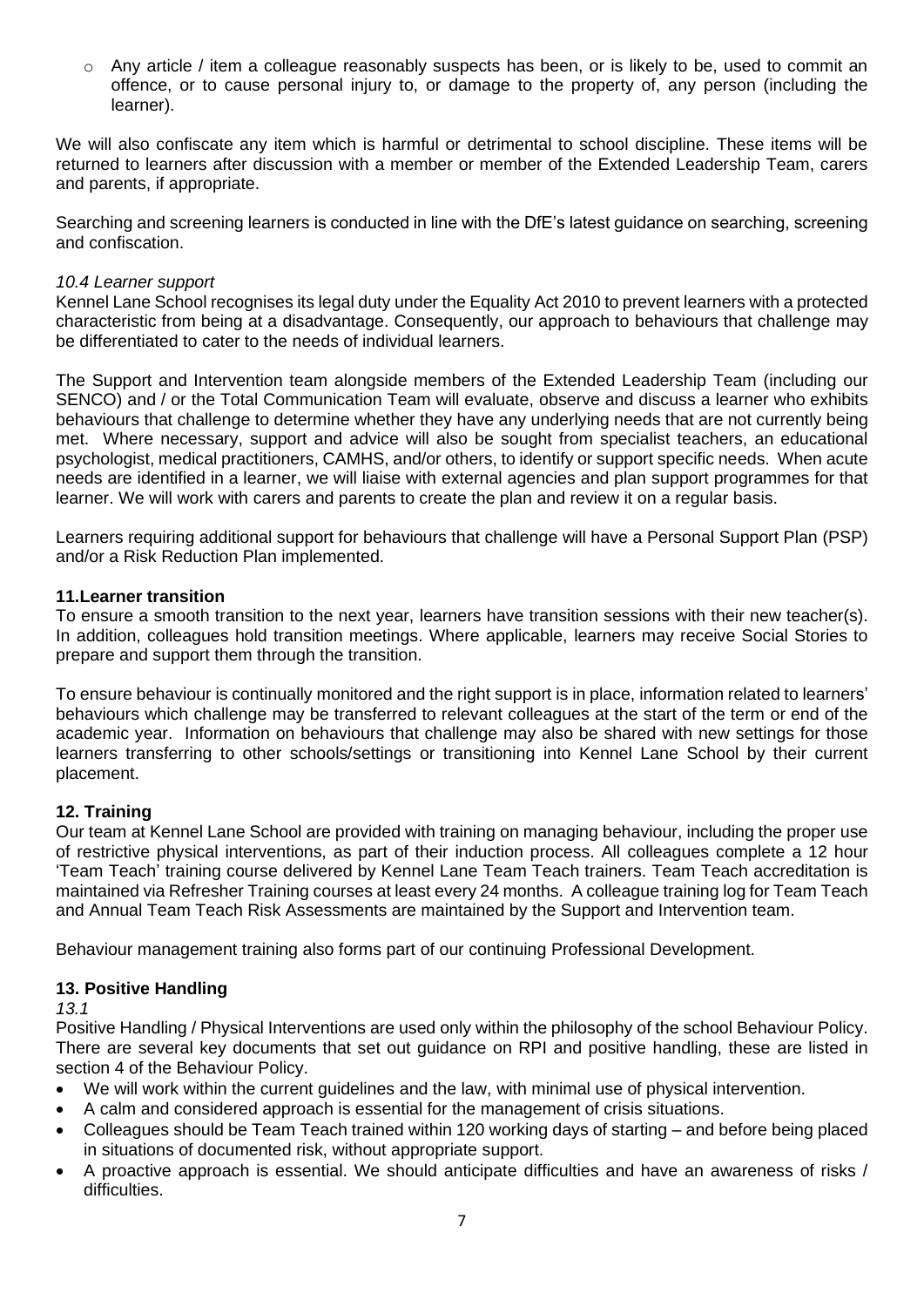- We will use primary and secondary preventative strategies such as de-escalation and distraction.
- Ensure that Positive Handling strategies are part of a complete overview of the learner's education, including their Personal Strategy Plan and best practice would see them incorporated in a learner's Management of Learning
- Develop the confidence and competence of all colleagues who deal with crisis situations through Team Teach training and continued follow up.
- Ensure through training that colleagues do not employ techniques which may intentionally cause pain or injury.

## **13.2**

Implementation:

- Maintain a practical number of Intermediate and Advanced Team Teach tutors.
- Develop de-escalation strategies and alternative strategies alongside a range of graded responses.
- Train all colleagues in Team Teach alongside whole school behaviour management guidance and the Nurture approach.
- Monitor and evaluate colleagues' practice.
- Health and Safety issues regarding personal risk assessments- physical and emotional needs are addressed using Team Teach models.
- Support colleagues and learners through de-briefing.
- Colleagues are aware of the distinction between 'planned physical intervention' and 'emergency situations'.
- Colleagues are aware of the distinction between:
	- $\circ$  Seclusion means forced to spend time alone against will (requires statutory powers other than in an emergency).
	- $\circ$  Time out means restricting activities such as breaktimes / reward times as part of a planned behavioural programme (requires written agreed plan).
	- o Withdrawal means removed from the situation but observed and supported until they are ready to resume.
- Learners with restrictive behaviours will have Personal Strategy Plans which specify:
	- o Triggers.
	- o Known strategies used to diffuse.
	- o Risk Assessment information.
	- $\circ$  Criteria for that learner which justifies physical intervention.
	- o Particular holds/techniques that are being used.
	- o The repair and reflection techniques for that learner.
	- o The reporting process relevant to that particular learner.
	- $\circ$  Include a signed agreement between school and those with parental responsibility.
- The bound book will be completed each time an incident involves physical intervention.
- Incidents will be recorded on Sleuth.
- Incidents where physical intervention is used will be monitored and evaluated in order to identify training needs or alteration to practice for individuals or whole school.
- All Team Teach Training records (In-house and off-site training), and incident documentation stored/archived following the guidance from TT/BILD/ICM and the Data Protection Act.
- Colleagues will have appropriate training in in Child Protection, Duty of Care.
- Links with Team Teach will be maintained to update knowledge and gain support where necessary.
- All colleagues are aware that there is a level of risk of pain or injury in relation to the techniques being used.
- Some techniques may involve pain or discomfort for both colleagues and learners. 'Team Teach techniques seek to avoid injury to the service user, but it is possible that bruising or scratching may occur accidentally, and these are not to be seen necessarily as a failure of professional technique, but a regrettable and infrequent 'side effect' of ensuring that the service user remains safe.'
- Colleagues will be skilled in using repair and reflection techniques to be offered following any incident using positive handling.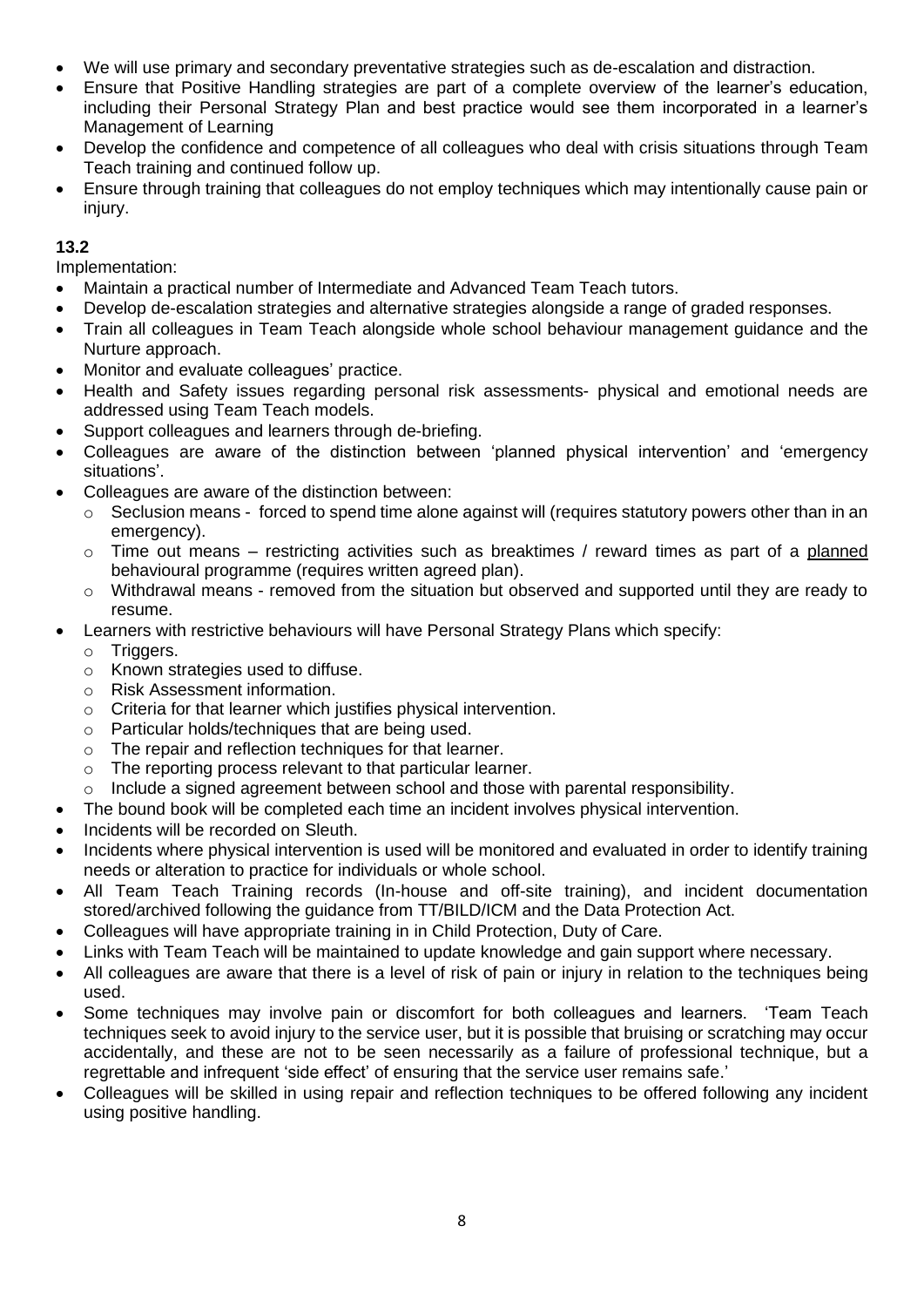# **Anti-Bullying Policy**

## **Contents**

- 1. Policy objectives
- 2. Links to legislation
- 3. Responsibilities
- 4. Definitions of bullying
- 5. Forms and types of bullying covered in this policy
- 6. School ethos
- 7. Responding to and reporting about bullying
- 8. Preventing bullying
- 9. Involvement of learners
- 10. Involvement and liaison with parents and carers
- 11. Monitoring
- 12. Useful links and supporting organisations
- 13. Links to other school policies

## **1. Policy objectives**

This policy outlines what Kennel Lane School will do to prevent and tackle all forms of bullying. The policy has been adopted with the involvement of the whole school community.

Kennel Lane School is committed to developing an anti-bullying culture where the bullying of adults or learners is not tolerated in any form.

## **2. Links to legislation**

There are several pieces of legislation which set out measures and actions for schools in response to bullying, as well as criminal and civil law. These may include (but are not limited to):

- The Education and Inspection Act 2006, 2011
- The Equality Act 2010
- The Children Act 1989
- Protection from Harassment Act 1997
- The Malicious Communications Act 1988
- Public Order Act 1986

## **3. Responsibilities**

- It is the responsibility of:
	- $\circ$  The Headteacher to communicate this policy to the school community, to ensure that disciplinary measures are applied fairly, consistently and reasonably, and that a member of the Senior Leadership Team has been identified to take overall responsibility.
	- o Governors to take a lead role in monitoring and reviewing this policy.
	- o All colleagues, including Governors, Senior Leaders, teaching and non-teaching colleagues, to support, uphold and implement this policy accordingly.
	- o Carers and parents to support their young person/people and to work in partnership with the school.
	- o Learners to abide by the policy.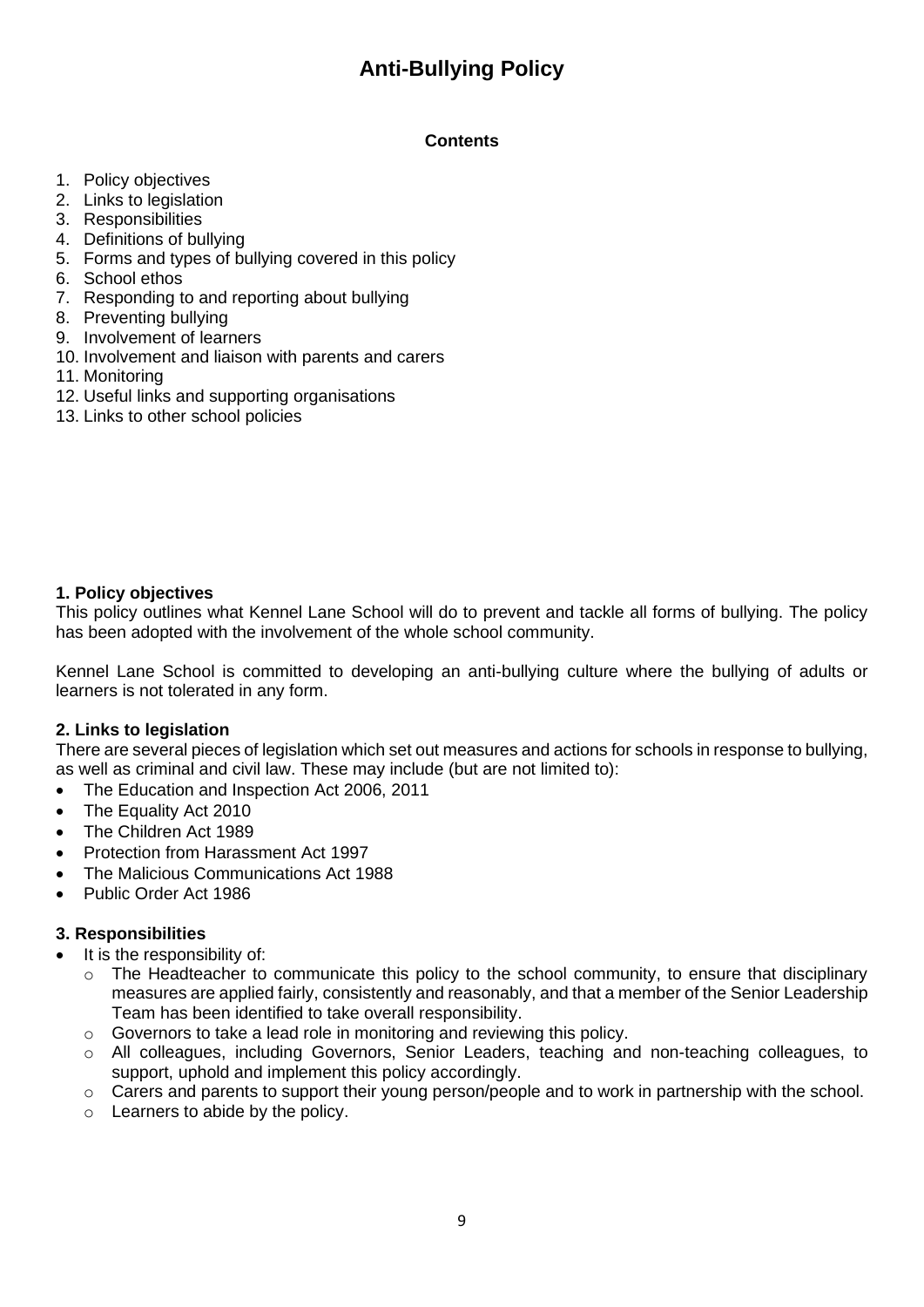## **4. Definition of bullying**

Bullying can be defined as, '*behaviour by an individual or a group, repeated over time that intentionally hurts another individual either physically or emotionally*.' (DfE 'Preventing and Tackling Bullying', July 2017)

Bullying can include name calling, taunting, mocking, making offensive comments; kicking; hitting; taking belongings; producing offensive graffiti; gossiping; excluding people from groups and spreading hurtful and untruthful rumours.

This includes the same unacceptable behaviours expressed online, sometimes called online or cyberbullying. This can include: sending offensive, upsetting and inappropriate messages by phone, text, instant messenger, through gaming, websites, social media sites and apps, and sending offensive or degrading photos or videos.

Bullying is recognised by the school as being a form of peer on peer abuse. It can be emotionally abusive and can cause severe and adverse effects on children's emotional development.

## **5. Forms and types of bullying covered by this policy**

Bullying can happen to anyone. This policy covers all types and forms of bullying including:

- Bullying related to physical appearance.
- Bullying of young carers, children in care or otherwise related to home circumstances.
- Bullying related to physical/mental health conditions.
- Physical bullying.
- Emotional bullying.
- Sexual bullying.
- Bullying via technology, known as online or cyberbullying.
- Prejudicial bullying (against people/learners with protected characteristics).
- Bullying related to race, religion, faith and belief and for those without faith.
- Bullying related to ethnicity, nationality or culture.
- Bullying related to Special Educational Needs or Disability (SEND).
- Bullying related to sexual orientation (homophobic/biphobic bullying).
- Gender based bullying, including transphobic bullying.
- Bullying against teenage parents (pregnancy and maternity under the Equality Act).

#### **6. School ethos**

Kennel Lane School community recognises that all forms of bullying, especially if left unaddressed, can have a devastating effect on individuals; it can create a barrier to learning and have serious consequences for mental wellbeing. By effectively preventing and tackling bullying our school can help to create a safe and disciplined environment, where learners are able to learn and fulfil their potential.

#### *Our Community:*

- Monitors and reviews our Anti-Bullying Policy and practice on a regular basis.
- Supports colleagues to promote positive relationships to help prevent bullying.
- Recognises that some members of our community may be more vulnerable to bullying and its impact and that all our learners have SEND with its associated vulnerabilities. Being aware of this will help us to develop effective strategies to prevent bullying from happening and provide appropriate support, if required.
- Will intervene by identifying and tackling bullying behaviour appropriately and promptly.
- Ensures our learners are aware that bullying concerns will be dealt with sensitively and effectively; that everyone should feel safe to learn and abide by the anti-bullying policy.
- Requires all members of the community to work with the school to uphold the Anti-Bullying Policy.
- Recognises the potential impact of bullying on the wider family of those affected so will work in partnership with carers and parents regarding all reported bullying concerns and will seek to keep them informed at all stages.
- Will deal promptly with grievances regarding the school response to bullying in line with our Complaints Policy.
- Seeks to learn from good anti-bullying practice elsewhere.
- Utilises support from the Local Authority and other relevant organisations when appropriate.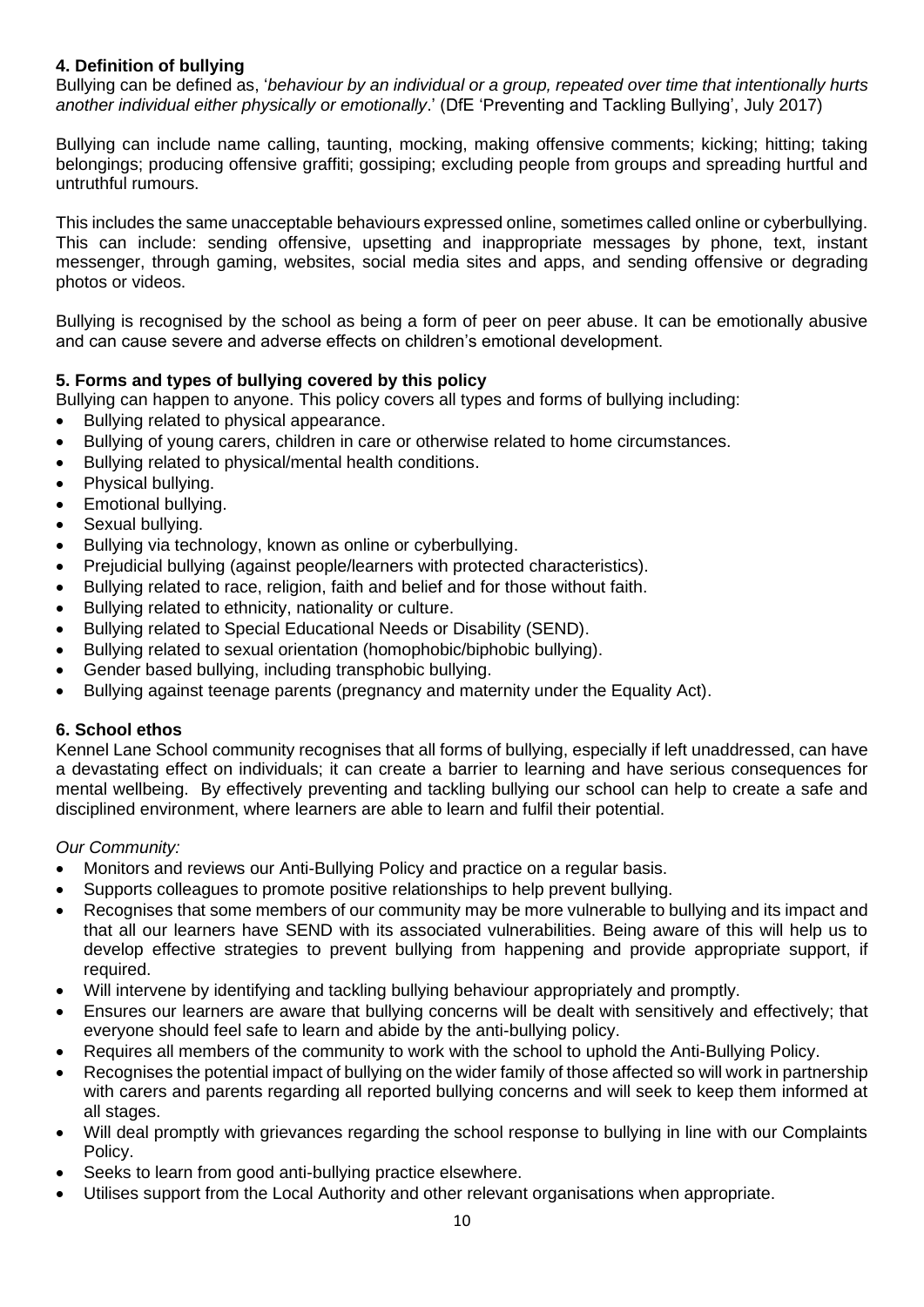• Will ensure that bullying, and the issues around it, will be part of our curriculum in order that our learners know what constitutes bullying, and how to report it.

## *7. Responding to and reporting about bullying*

The following steps may be taken when dealing with all incidents of bullying reported to the school:

- If bullying is suspected or reported, the incident will be dealt with immediately by the colleague who has been approached or witnessed the concern.
- The school will provide appropriate support for the person being bullied making sure they are not at risk of immediate harm and will involve them in any decision-making, as appropriate.
- The incident will be logged on Sleuth.
- A member or members of the Extended Leadership Team will interview all parties involved.
- The Designated Safeguarding Lead will be informed of all bullying issues where there are safeguarding concerns.
- The school will speak with and inform other colleagues, where appropriate.
- The school will ensure carers and parents are kept informed about the concern and action taken, as appropriate and in line with the Safeguarding Policy.
- Sanctions, as identified within the school's Behaviour Policy, and support will be implemented in consultation with all parties concerned.
- If necessary, other agencies may be consulted or involved, such as the police, if a criminal offence has been committed, or other local services including Early Help or Children's Social Care, if a learner is felt to be at risk of significant harm.
- Where the bullying of or by learners takes place off school site or outside of normal school hours (including cyberbullying), the school will ensure that the concern is fully investigated. If required, the Designated Safeguarding Lead will consult and collaborate with other schools. Appropriate action will be taken, including providing support and implementing sanctions in school in accordance with this policy and the school's Behaviour Policy.
- A clear and precise account of bullying incidents will be recorded by the school in accordance with existing procedures. This will include recording appropriate details regarding decisions and action taken.

## *When responding to cyberbullying concerns, the school will:*

- Act as soon as an incident has been reported or identified.
- Follow guidance contained within [https://www.childnet.com/resources/cyberbullying-guidance-for](https://www.childnet.com/resources/cyberbullying-guidance-for-schools)[schools.](https://www.childnet.com/resources/cyberbullying-guidance-for-schools)
- Provide appropriate support for the person who has been cyberbullied and work with the person who has carried out the bullying to ensure that it does not happen again.
- Encourage the person being bullied to keep any evidence (screenshots) of the bullying activity to assist any investigation.
- Take all available steps where possible to identify the person responsible. This may include:
	- o looking at use of the school systems;
	- o identifying and interviewing possible witnesses;
	- o contacting the service provider and the police, if necessary.
	- o Work with the individuals and online service providers to prevent the incident from spreading and assist in removing offensive or upsetting material from circulation. This may include:
		- Support reports to a service provider to remove content if those involved are unable to be identified or if those involved refuse to or are unable to delete content.
		- If necessary, confiscate and search learner's electronic devices, such as mobile phones, in accordance with the law. Searches will be carried out by two members of the Extended Leadership Team, adhering to Childnet's Cyber Bullying guidance and DFE 'Searching, screening and confiscation at school' [www.gov.uk/government/publications/searching-screening-and](http://www.gov.uk/government/publications/searching-screening-and-confiscation)[confiscation.](http://www.gov.uk/government/publications/searching-screening-and-confiscation)
		- Requesting the deletion of locally-held content and content posted online if they contravene school behavioural policies.
		- Advising those targeted not to retaliate or reply;
		- Providing advice on blocking or removing people from contact lists;
		- Helping those involved to think carefully about what private information they may have in the public domain.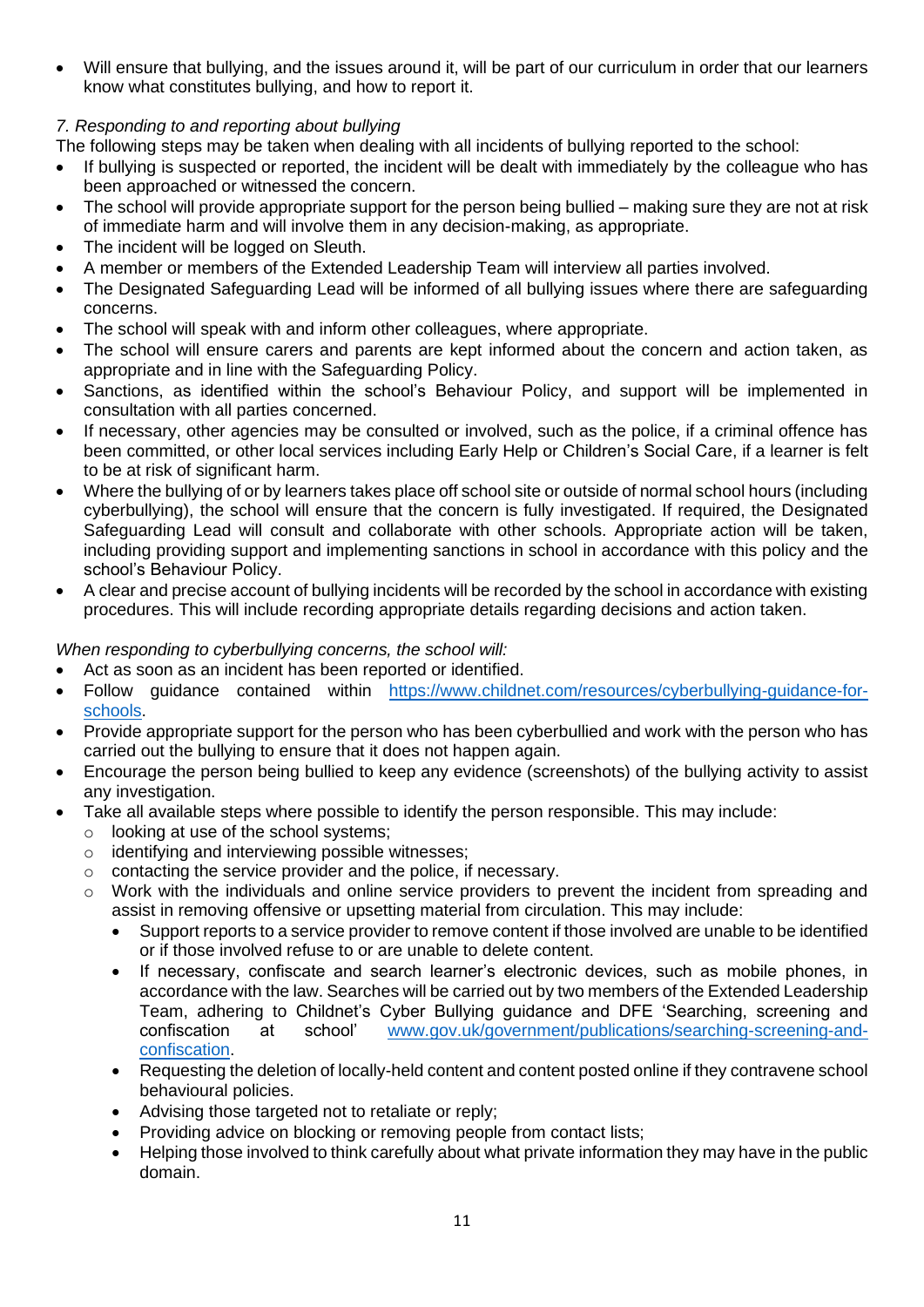- Individual sessions with the Support and Intervention Team, E-safety Lead or member of the Extended Leadership Team around on-line behaviour
- Ensure that sanctions are applied to the person responsible for the cyberbullying; the school will take steps to change the attitude and behaviour of the bully, as well as ensuring access to any additional help that they may need.
- Inform the police if a criminal offence has been committed.
- Provide information to colleagues and learners regarding steps they can take to protect themselves online.

## *Supporting learners*

*Learners who have been bullied will be supported by:* 

- Reassuring the learner and providing continuous pastoral support. This may include: working and speaking with colleagues, offering formal counselling, engaging with carers and parents.
- Offering an immediate opportunity to discuss the experience with their teacher, the Designated Safeguarding Lead, or a colleague of their choice.
- Being advised to keep a record of the bullying as evidence and discuss how to respond to concerns and build resilience as appropriate.
- Working towards restoring self-esteem and confidence.
- Where necessary, working with the wider community and local/national organisations to provide further or specialist advice and guidance; this could include support through Early Help or Specialist Children's Services, or support through the Child and Adolescent Mental Health Service (CAMHS).

## *Learners who have perpetrated bullying will be supported by:*

- Discussing what happened with use of visuals such as social stories, establishing the concern and the need to change.
- Informing carers and parents to help change the attitude and behaviour of the leaner.
- Providing the appropriate education and support regarding their behaviour or actions.
- If online, requesting that content be removed and reporting accounts/content to the service provider(s).
- Sanctioning, in line with school Behaviour Policy; this may include official warnings, detentions, removal of privileges (including online access when encountering cyberbullying concerns), and fixed-term or permanent exclusions.
- Where necessary, working with the wider community and local/national organisations to provide further or specialist advice and guidance; this may include involvement from the Police or referrals to Early Help, Specialist Children's Services, or the Child and Adolescent Mental Health Service (CAMHS).

## *Supporting adults*

Our school takes measures to prevent and tackle bullying among learners; however, it is equally important to recognise that bullying of adults, including colleagues, carers and parents, whether by learners, carers and parents or other colleagues, is unacceptable.

*Adults who have been bullied or affected will be supported by:* 

- Offering an immediate opportunity to discuss the concern with the Designated Safeguarding Lead, a member of the Extended Leadership Team and/or the Headteacher.
- Advising them to keep a record of the bullying as evidence and discuss how to respond to concerns and build resilience, as appropriate.
- Where the bullying takes place off school site or outside of normal school hours (including online), the school will still investigate the concern and ensure that appropriate action is taken in accordance with the schools' Behaviour Policy and or Colleague Code of Conduct
- Reporting offensive or upsetting content and/or accounts to the service provider, where the bullying has occurred online.
- Reassuring and offering appropriate support.
- Working with the wider community and local/national organisations to provide further or specialist advice and guidance.

## *Adults who have perpetrated the bullying will be helped by:*

• Discussing what happened with the Designated Safeguarding Lead, a member of the Extended Leadership Team and/or the Headteacher to establish the concern.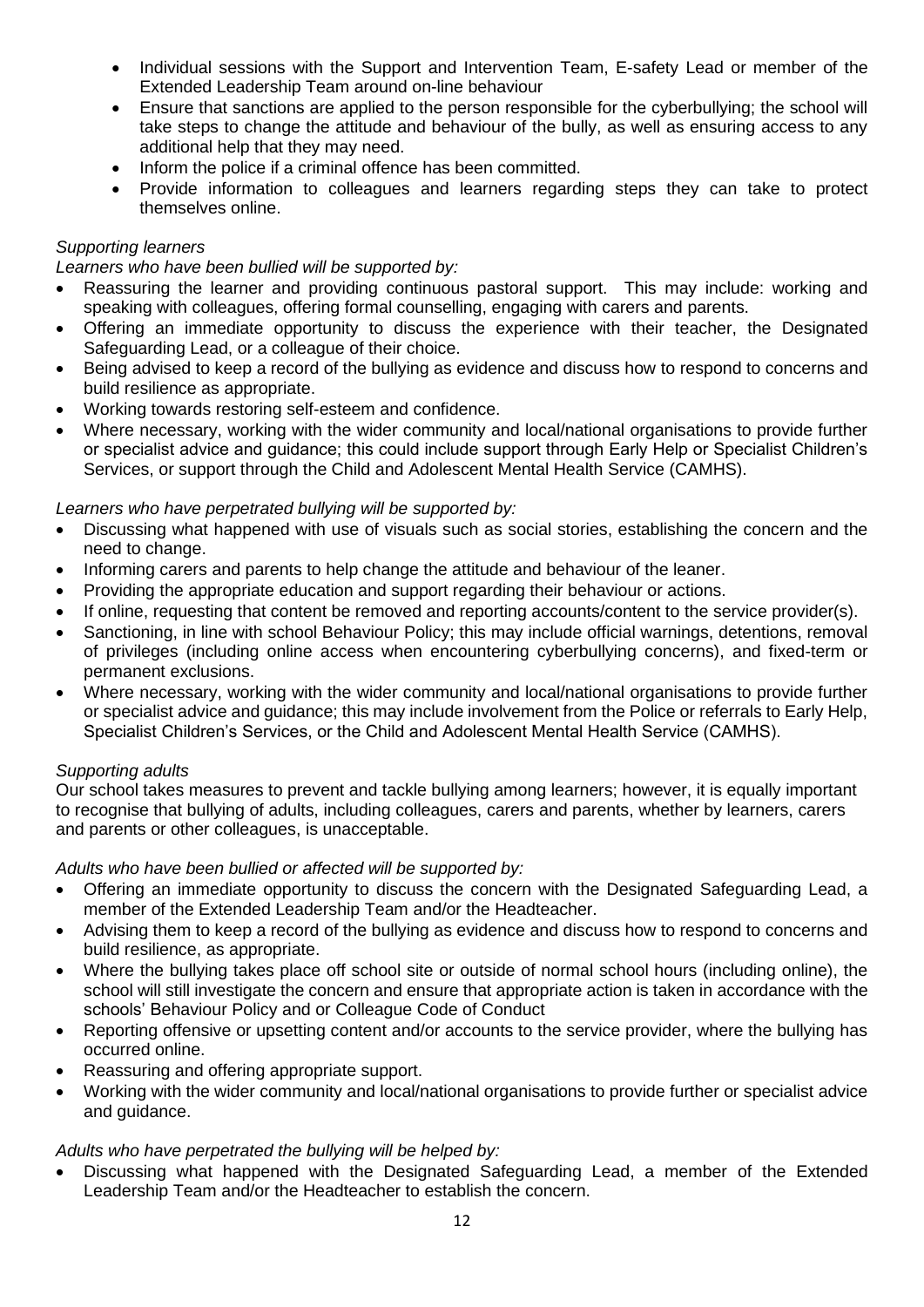- Establishing whether a legitimate grievance or concern has been raised and signposting to the school's official Complaints Procedures.
- If online, requesting that the content be removed.
- Instigating disciplinary, civil or legal action as appropriate or required.

*Note: Specific guidance is available for leaders regarding dealing with complaints made on social networking sites: [www.kelsi.org.uk/child-protection-and-safeguarding/e-safety.](http://www.kelsi.org.uk/child-protection-and-safeguarding/e-safety)* 

## **8. Preventing bullying**

## *Environment*

## *The whole school community will:*

- Create and support an inclusive environment which promotes a culture of mutual respect, consideration and care for others, which will be upheld by all.
- Recognise that bullying can be perpetrated or experienced by any member of the community, including adults and children (peer on peer abuse).
- Recognises the potential for children with SEN and disabilities to be disproportionally impacted by bullying and implement additional pastoral support as required.
- Openly discuss differences between people, that could motivate bullying, such as: learners with different family situations, such as children looked after or those with caring responsibilities, religion, ethnicity, disability, gender, sexuality or appearance related difference.
- Challenge practice and language (including 'banter') which does not uphold the school values of tolerance, non-discrimination and respect towards others.
- Be encouraged to use technology, especially mobile phones and social media, positively and responsibly.
- Work with colleagues, the wider community and outside agencies to prevent and tackle concerns including all forms of prejudice-driven bullying.
- Actively create "safe spaces" for vulnerable children and young people.
- Celebrate success and achievements to promote and build a positive school ethos.
- A ''report harmful button' will be added to the learner page on the school website. Learners are shown in RSHE lessons where they can locate the button on the Kennel Lane School website and are encouraged to report if anything upsets them e.g. Bullying, harassment, online abuse, violent content, photos of people's private parts, self- harm content and pornography.

## *Policy and Support*

*The whole school community will:* 

- Provide a range of approaches for learners, colleagues and carers and parents to access support and report concerns.
- Regularly update and evaluate our practice to consider the developments of technology and provide upto-date advice and education to all members of the community regarding positive online behaviour.
- Take appropriate, proportionate and reasonable action, in line with existing school policies, for any bullying bought to the school's attention, which involves or effects learners, even when they are not on school premises; for example, when using school transport or online, etc.
- Implement appropriate disciplinary sanctions; the consequences of bullying will reflect the seriousness of the incident, so that others see that bullying is unacceptable.
- Use a variety of techniques to resolve the issues between those who bully, and those who have been bullied.

## *Education and Training*

*The school community will:* 

- Train all colleagues, including: teaching colleagues, support colleagues (e.g. Administration Team, Lunchtime Controllers and the Site Team) and pastoral colleagues, to identify all forms of bullying and take appropriate action, following the school's policy and procedures, including recording and reporting incidents.
- Consider a range of opportunities and approaches for addressing bullying throughout the curriculum and other activities, such as: through displays, assemblies, peer support, the school/learner council, etc.
- Collaborate with other local educational settings as appropriate, and during key times of the year, for example during transition.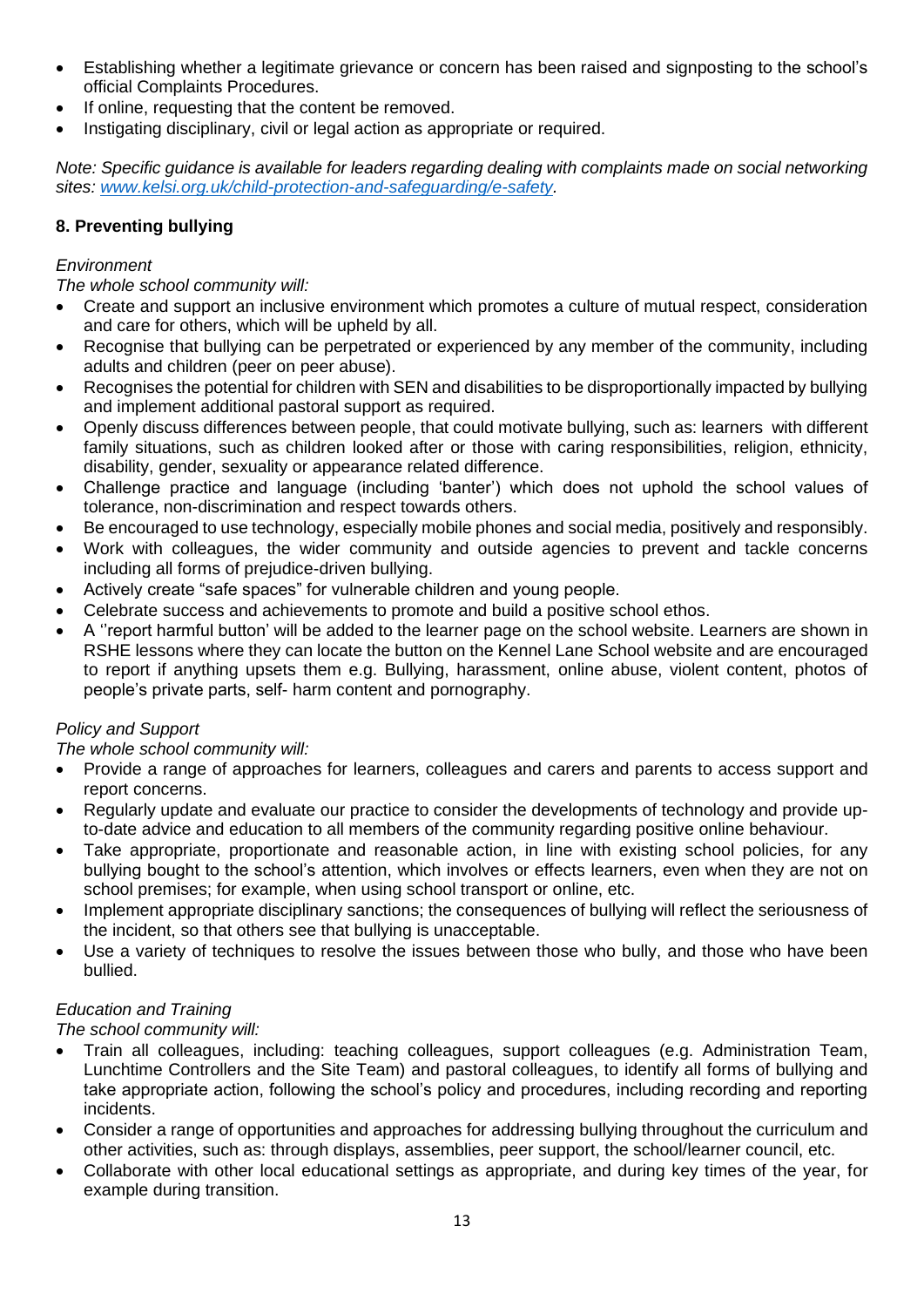- Ensure anti-bullying has a high profile throughout the year, reinforced through key opportunities such as anti-bullying week.
- Provide systematic opportunities to develop learners' social and emotional skills, including building their resilience and self-esteem.

## *9) Involvement of learners*

We will:

- Involve learners in policy writing and decision making, to ensure that they understand the school's approach and are clear about the part they play in preventing bullying.
- Regularly canvas learner's views on the extent and nature of bullying.
- Ensure that all learners know how to express worries and anxieties about bullying.
- Ensure that all learners are aware of the range of sanctions which may be applied against those engaging in bullying.
- Involve learners in anti-bullying campaigns in school and embed messages in the wider school curriculum.
- Utilise learners' voices in providing learner led education and support.
- Publicise the details of internal support, as well as external helplines and websites.
- Offer support to learners who have been bullied and to those who are bullying to address the problems they have.

#### *10) Involvement and liaison with carers and parents* We will:

- Take steps to involve carers and parents in developing policies and procedures, to ensure they are aware that the school does not tolerate any form of bullying.
- Make sure that key information about bullying (including policies and named points of contact) is available to carers and parents in a variety of formats, including via the school's website
- Ensure all carers and parents know who to contact if they are worried about bullying and where to access independent advice.
- Work with all carers and parents and the local community to address issues beyond the school gates that give rise to bullying.
- Ensure that carers and parents work with the school to role model positive behaviour for learners, both on and offline.
- Ensure all carers and parents know about our complaints procedure and how to use it effectively, to raise concerns in an appropriate manner.

## *11) Monitoring and review: putting policy into practice*

• The school will ensure that they regularly monitor and evaluate mechanisms to ensure that the policy is being consistently applied.

- Any issues identified will be incorporated into the school's action planning.
- The Headteacher will be informed of bullying concerns, as appropriate.

• The Safeguarding Governor will report on a regular basis to the Full Governing Body on incidents of bullying, including outcomes.

*12. Useful links and supporting organisations*  Anti-Bullying Alliance: [www.anti-bullyingalliance.org.uk](http://www.anti-bullyingalliance.org.uk/) Childline: [www.childline.org.uk](http://www.childline.org.uk/) Family Lives: [www.familylives.org.uk](http://www.familylives.org.uk/) Kidscape: [www.kidscape.org.uk](http://www.kidscape.org.uk/) MindEd: [www.minded.org.uk](http://www.minded.org.uk/) NSPCC: [www.nspcc.org.uk](http://www.nspcc.org.uk/) The BIG Award: [www.bullyinginterventiongroup.co.uk/index.php](http://www.bullyinginterventiongroup.co.uk/index.php) PSHE Association: [www.pshe-association.org.uk](http://www.pshe-association.org.uk/) Restorative Justice Council: [www.restorativejustice.org.uk](http://www.restorativejustice.org.uk/) The Diana Award: [www.diana-award.org.uk](http://www.diana-award.org.uk/) Victim Support: [www.victimsupport.org.uk](http://www.victimsupport.org.uk/) Young Minds: [www.youngminds.org.uk](http://www.youngminds.org.uk/) Young Carers: [www.youngcarers.net](http://www.youngcarers.net/) The Restorative Justice Council: [www.restorativejustice.org.uk/restorative-practice-schools](http://www.restorativejustice.org.uk/restorative-practice-schools)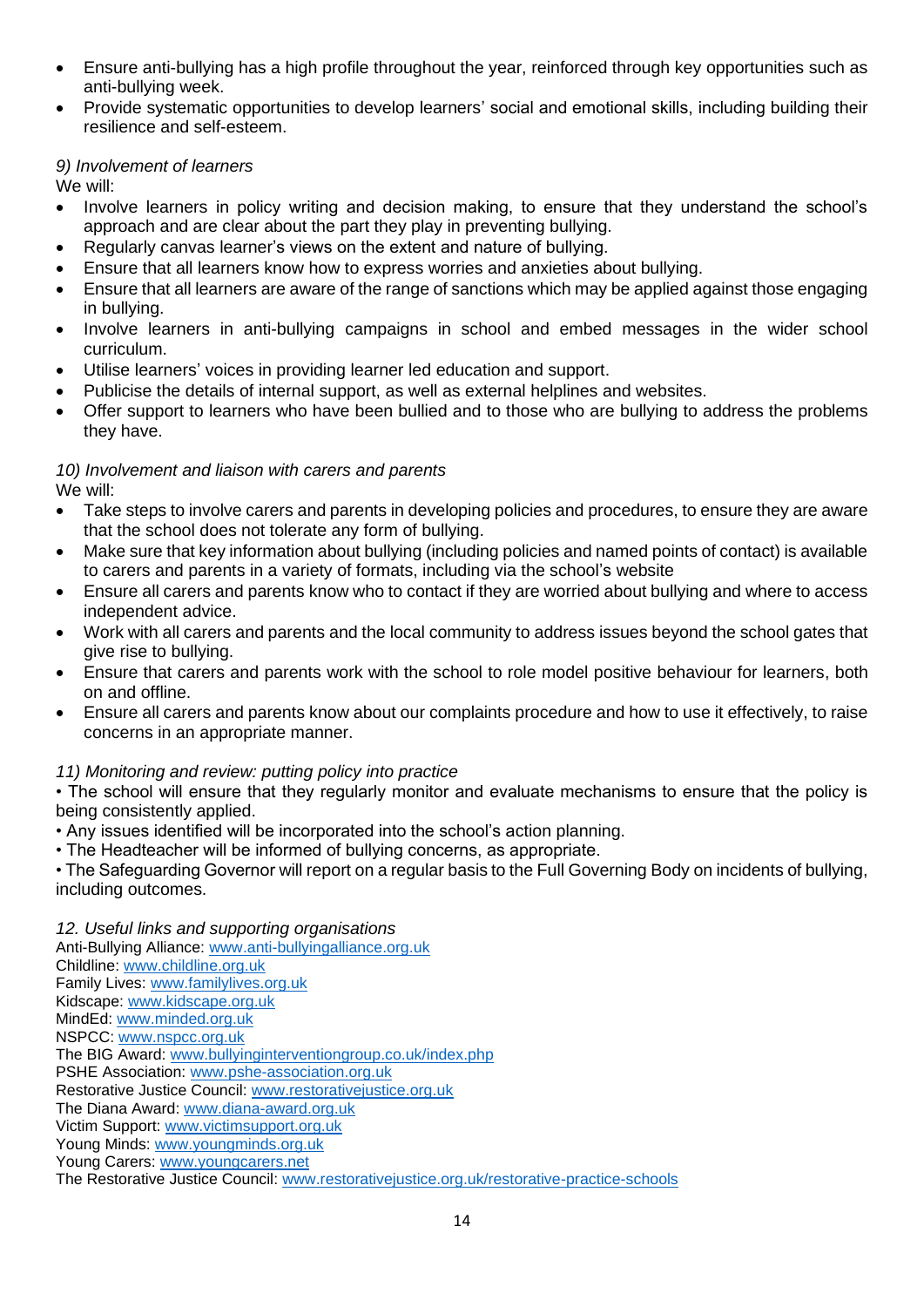*SEND*  Changing Faces: [www.changingfaces.org.uk](http://www.changingfaces.org.uk/) Mencap: [www.mencap.org.uk](http://www.mencap.org.uk/)<br>Anti-Bullving Alliance Cyberbullving Anti-Bullying Alliance Cyberbullying and children and young people with SEN and disabilities: [www.cafamily.org.uk/media/750755/cyberbullying\\_and\\_send\\_-\\_module\\_final.pdf](http://www.cafamily.org.uk/media/750755/cyberbullying_and_send_-_module_final.pdf) DfE: SEND code of practice: [www.gov.uk/government/publications/send-code-of-practice-0-to-25](http://www.gov.uk/government/publications/send-code-of-practice-0-to-25)

#### *Cyberbullying*

Childnet: [www.childnet.com](http://www.childnet.com/) Internet Watch Foundation: [www.iwf.org.uk](http://www.iwf.org.uk/) Think U Know: [www.thinkuknow.co.uk](http://www.thinkuknow.co.uk/) UK Safer Internet Centre: [www.saferinternet.org.uk](http://www.saferinternet.org.uk/) The UK Council for Child Internet Safety (UKCCIS[\) www.gov.uk/government/groups/uk-council-for-child-internet-safety](http://www.gov.uk/government/groups/uk-council-for-child-internet-safety-ukccis)[ukccis](http://www.gov.uk/government/groups/uk-council-for-child-internet-safety-ukccis) DfE 'Cyberbullying: advice for headteachers and school staff: [www.gov.uk/government/publications/preventing-and](http://www.gov.uk/government/publications/preventing-and-tackling-bullying)[tackling-bullying](http://www.gov.uk/government/publications/preventing-and-tackling-bullying) DfE 'Advice for parents and carers on cyberbullying': [www.gov.uk/government/publications/preventing-and-tackling](http://www.gov.uk/government/publications/preventing-and-tackling-bullying)[bullying](http://www.gov.uk/government/publications/preventing-and-tackling-bullying)

*Race, religion and nationality*  Anne Frank Trust: [www.annefrank.org.uk](http://www.annefrank.org.uk/) Kick it Out: [www.kickitout.org](http://www.kickitout.org/) Report it: [www.report-it.org.uk](http://www.report-it.org.uk/) Stop Hate: [www.stophateuk.org](http://www.stophateuk.org/) Tell Mama [www.tellmamauk.org](http://www.tellmamauk.org/) Educate against Hate: [www.educateagainsthate.com](http://www.educateagainsthate.com/) Show Racism the Red Card: [www.srtrc.org/educational](http://www.srtrc.org/educational)

#### *LGBT*

Barnardo's LGBT Hub: [www.barnardos.org.uk/what\\_we\\_do/our\\_work/lgbtq.htm](http://www.barnardos.org.uk/what_we_do/our_work/lgbtq.htm) Metro Charity: [www.metrocentreonline.org](http://www.metrocentreonline.org/) EACH: [www.eachaction.org.uk](http://www.eachaction.org.uk/) Proud Trust: [www.theproudtrust.org](http://www.theproudtrust.org/) Schools Out: [www.schools-out.org.uk](http://www.schools-out.org.uk/) Stonewall: [www.stonewall.org.uk](http://www.stonewall.org.uk/)

#### *Sexual harassment and sexual bullying*

Ending Violence Against Women and Girls (EVAW) [www.endviolenceagainstwomen.org.uk](http://www.endviolenceagainstwomen.org.uk/)

A Guide for Schools: [www.endviolenceagainstwomen.org.uk/data/files/resources/71/EVAW-Coalition-Schools-](http://www.endviolenceagainstwomen.org.uk/data/files/resources/71/EVAW-Coalition-Schools-Guide.pdf)[Guide.pdf](http://www.endviolenceagainstwomen.org.uk/data/files/resources/71/EVAW-Coalition-Schools-Guide.pdf)

Disrespect No Body: [www.gov.uk/government/publications/disrespect-nobody-campaign-posters](http://www.gov.uk/government/publications/disrespect-nobody-campaign-posters)

Anti-bullying Alliance: Preventing and responding to Sexual Bullying: [www.anti-bullyingalliance.org.uk/tools](http://www.anti-bullyingalliance.org.uk/tools-information/all-about-bullying/sexual-and-gender-related/preventing-and-responding-sexual)[information/all-about-bullying/sexual-and-gender-related/preventing-and-responding-sexual](http://www.anti-bullyingalliance.org.uk/tools-information/all-about-bullying/sexual-and-gender-related/preventing-and-responding-sexual)

Anti-bullying Alliance: advice for school staff and professionals about developing effective anti-bullying practice in relation to sexual bullying: [www.anti-bullyingalliance.org.uk/tools-information/all-about-bullying/sexual-and-gender](http://www.anti-bullyingalliance.org.uk/tools-information/all-about-bullying/sexual-and-gender-related)[related](http://www.anti-bullyingalliance.org.uk/tools-information/all-about-bullying/sexual-and-gender-related)

*Note:* 

Additional links can be found in 'Preventing and Tackling Bullying' (July 2017) [www.gov.uk/government/publications/preventing-and-tackling-bullying 13 Thee ducationpeople.og](http://www.gov.uk/government/publications/preventing-and-tackling-bullying%2013%20Thee%20ducationpeople.og)

## **13. Links with other school policies and practices**

This policy links with several school policies, practices and action plans including:

- **Behaviour Policy**
- Complaints Procedure
- Safeguarding Policy
- Confidentiality Policy
- **RSHE Policy**
- **Online Safety Policy**
- Code of Conduct & Personal Behaviour Policy
- **Equality Policy**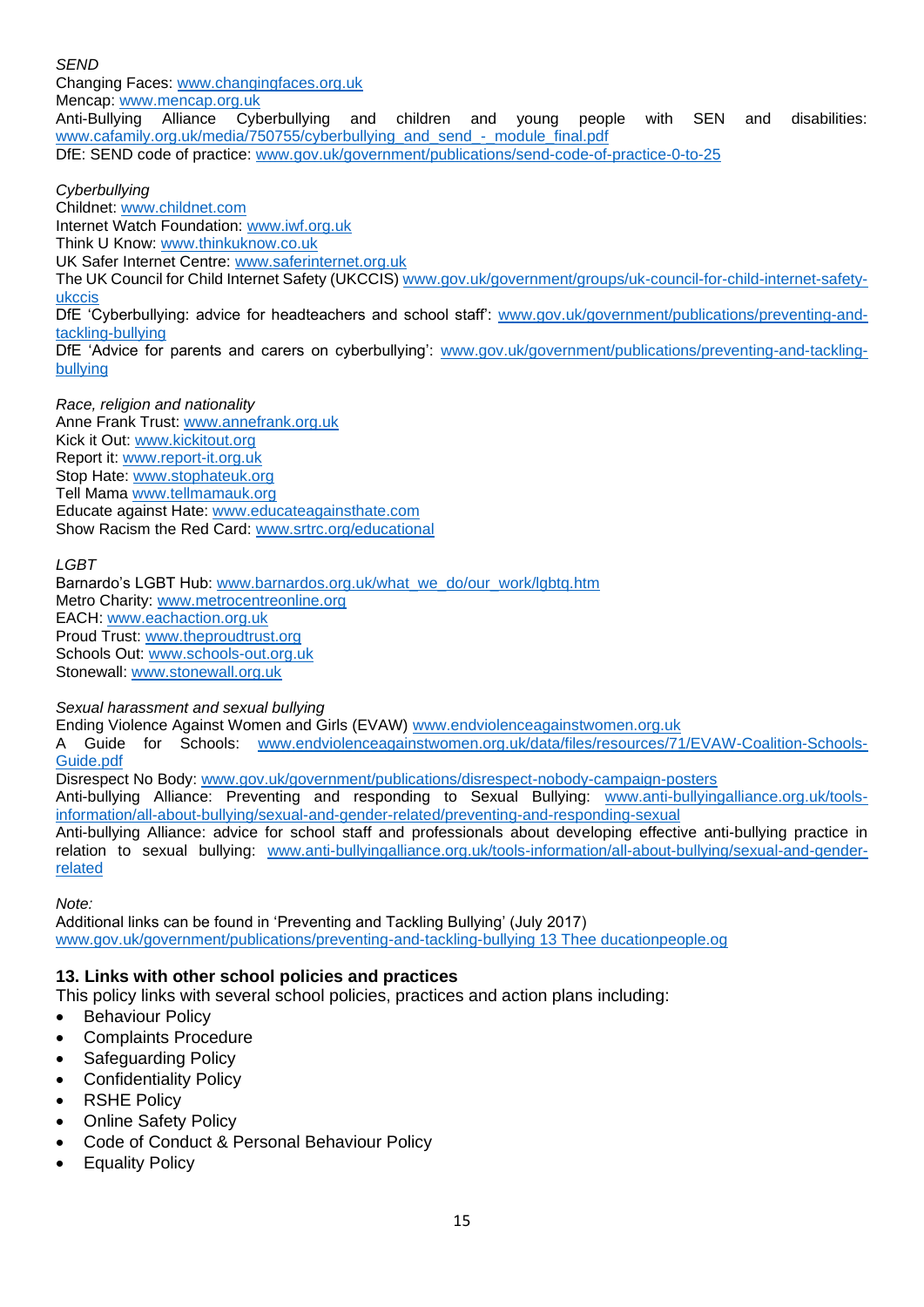## **Appendix 1 (To Behaviour Policy)**

## *Exclusions Policy*

A decision to exclude a learner, either for a fixed period or permanently is seen as a last resort by the school while always bearing in mind our duty of care to learners and colleagues.

The school is responsible for communicating to learners, carers, parents and colleagues its expectations of standards of conduct. A range of policies and procedures are in place to promote good behaviour and appropriate conduct.

The school will take account of any special educational needs when considering whether or not to exclude a learner. The Headteacher will ensure that reasonable steps have been taken by the school to respond to a learner's disability so the learner is not treated less favourably for reasons related to the disability.

Reasonable steps will include:

- Differentiation in the school's Behaviour Policy
- Developing strategies to prevent the learner's behaviour (PSP's+ Modified Timetable)
- Requesting external multi-agency help with the learner
- Colleague training

Where reasonable adjustments to policies and practices have been made, to accommodate a learner's needs and to avoid the necessity for exclusion as far as possible, exclusion may be justified, if there is a material and substantial reason for it. A specific incident affecting order and discipline in the school may be such a reason.

No exclusion will be initiated without having first exhausted other strategies or, in the case of a serious single incident, a thorough investigation.

Reasons for exclusion:

- Serious breach of the school's Code of Conduct or policies.
- Risk of harm to the education or welfare of learners or others in the school.

Any exclusion will be at the recommendation of the Headteacher and the discretion of the Governors.

## *Fixed Term Exclusion*

A Fixed Term Exclusion will be used for the shortest time necessary to secure benefits without adverse educational consequences.

Exclusion for a period of time from half a day to 5 days for persistent or cumulative problems would be imposed only when the school had already offered and implemented a range of support and management strategies. These could include:

- Discussion with the learner
- Mentoring (adult support)
- Discussion with carers and parents
- Setting targets and agreeing an individual action plan
- Checking on any possible provocation
- **Mediation**
- Counselling
- Internal seclusion / separated from peer group
- Multi-agency support

Exclusion will not be used for minor incidents (e.g. lateness, poor academic performance or breaches of uniform rules).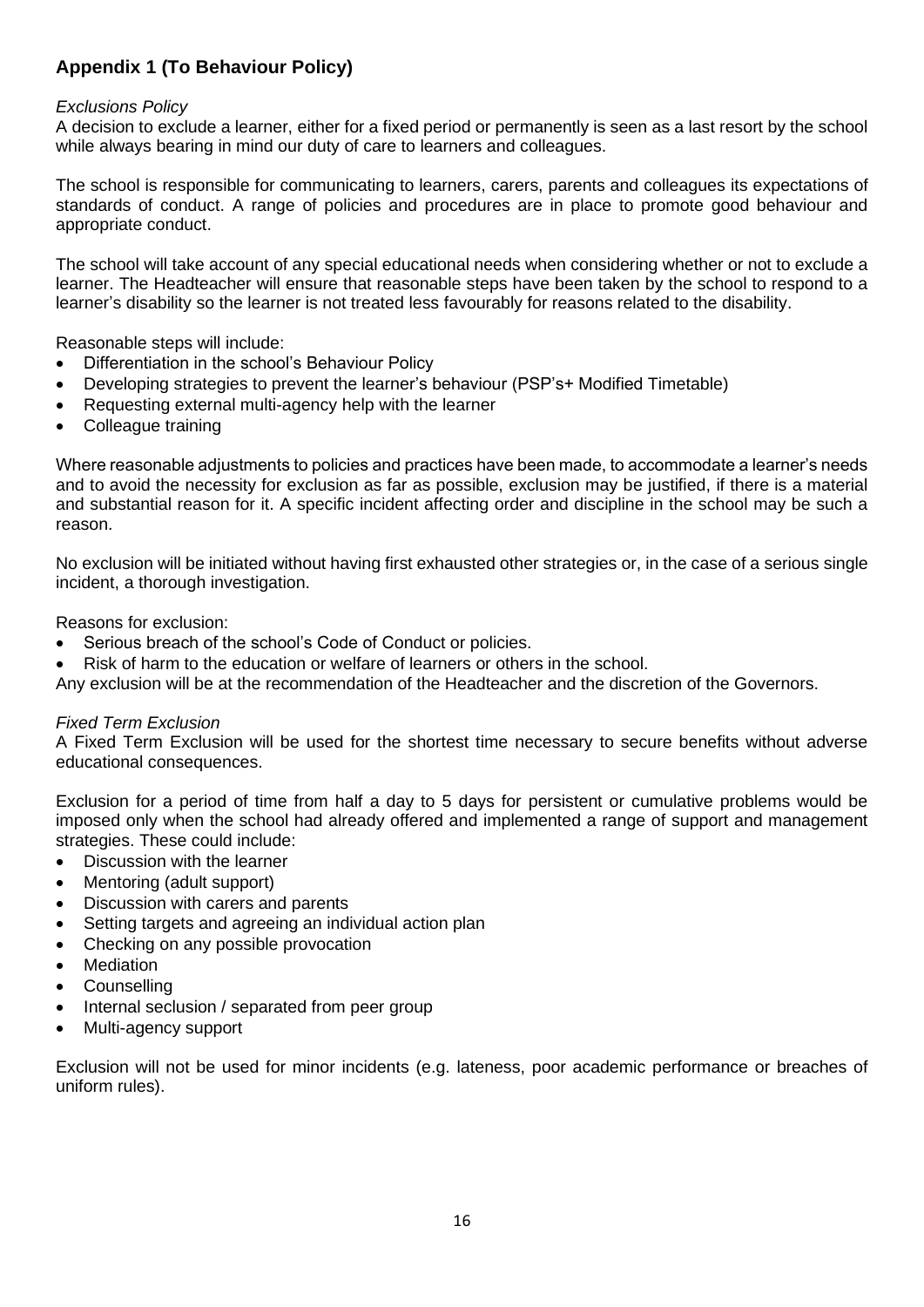## *Single Incident*

Temporary exclusion may be used in response to a serious breach of school rules and policies or a disciplinary offence. In such cases the Headteacher will investigate the incident thoroughly, usually via the Extended Leadership Team, and will consider all evidence to support the allegation, taking account of the school's policies. The learner will be encouraged, and if necessary be supported by familiar colleagues or carers and parents, to give his or her version of events. A member of the Extended Leadership Team will check to find out whether the incident may have been provoked, for example by bullying or harassment. If necessary the Headteacher will consult a Governor, but not a Governor who may have a role in reviewing the Headteacher's decision.

## *Permanent Exclusion*

A permanent exclusion is a very serious decision and the Headteacher will consult with the Chair of Governors before enforcing it. As with a temporary exclusion, it will follow a range of strategies and be seen as a last resort, or it will be in response to a very serious breach of school rules and policies, such as:

- Serious actual or threatened violence against another learner or a colleague.
- Possession or use of an illegal drug on the school premises.
- Carrying an offensive weapon.
- Persistent bullving.
- Racial harassment.
- Persistent disruptive behaviour.
- Persistent aggressive behaviour towards colleagues and learners with potential to cause serious harm.

## *The decision to exclude*

If the Headteacher decides to exclude a learner, he or she will:

- Ensure that there is sufficient recorded evidence to support the decision.
- Explain the decision to the learner if applicable.
- Contact the carers and parents, explain the decision and ask that the learner be collected.
- Send a letter to the carers and parents confirming the reason for the exclusion, whether it is a permanent or temporary exclusion, the length of the exclusion and any terms or conditions agreed for the learner's return.
- In cases of more than a day's exclusion, ensure that appropriate work is set and that arrangements are in place for it to be marked.
- Plan how to address the learner's needs on his or her return.
- Plan a meeting with carers and parents and the learner on his or her return.

An exclusion will not be enforced if doing so may put the safety of the learner and others at risk, unless the risk to keep them onsite is greater.

## *Behaviour outside School*

Learners' behaviour outside school on school trips and sporting events is subject to the school's Behaviour Policy. Unsafe behaviour in such circumstances will be dealt with as if it had taken place in school.

## *Marking Attendance Registers following Exclusion*

When a learner is excluded temporarily, he or she will be marked as absent using Code E.

## *Removal from the School for Other Reasons*

The Headteacher may send a learner home, after consultation with the carers and parents and a health professional as appropriate, if the learner poses an immediate and serious risk to the health and safety of other learners and colleagues, for example, because of a diagnosed illness such as a notifiable disease. This will not be classed as an exclusion and should be for the shortest possible time.

## *Procedure for Appeal*

If carers and parents wish to appeal against the decision to exclude, the matter will be referred to the Governing Body. Two Governors, who were not involved in the initial decision to exclude, will acknowledge the complaint and schedule a hearing to take place as soon as practicable possible and normally within five days.